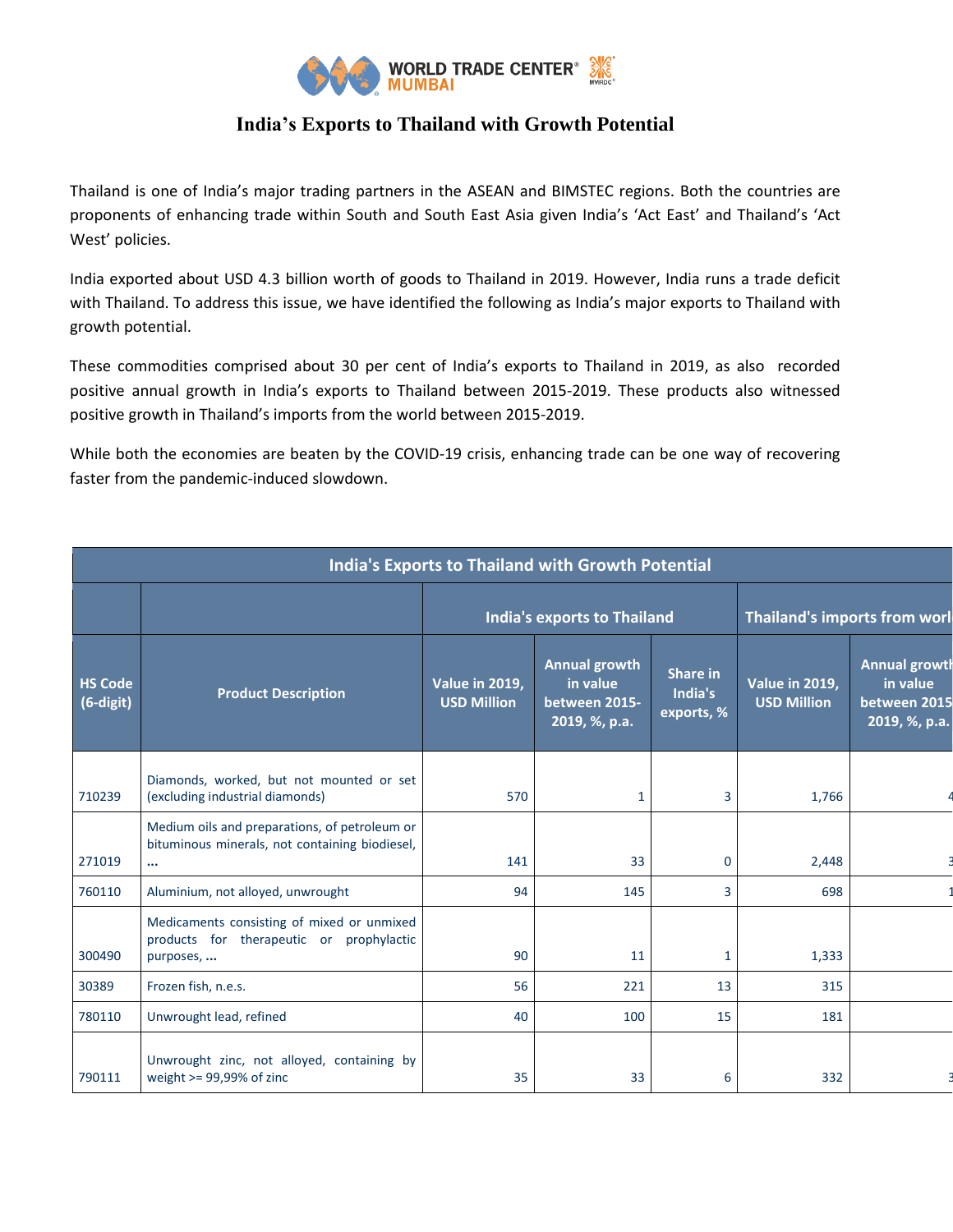

## **WORLD TRADE CENTER**<sup>®</sup> SANCE

| <b>All products</b>       |                                                                                                            | 4,322 | 11  | 1              | 240,139 |  |
|---------------------------|------------------------------------------------------------------------------------------------------------|-------|-----|----------------|---------|--|
| <b>Total of the Above</b> |                                                                                                            | 1,275 |     |                | 13,160  |  |
| 711319                    | Articles of jewellery and parts thereof, of<br>precious metal other than silver, whether or<br>not         | 16    | 10  | 0              | 849     |  |
| 610910                    | T-shirts, singlets and other vests of cotton,<br>knitted or crocheted                                      | 16    | 6   | 1              | 106     |  |
| 280300                    | Carbon (carbon blacks and other forms of<br>carbon, n.e.s.)                                                | 16    | 109 | 10             | 379     |  |
| 851762                    | Machines for the reception, conversion and<br>transmission or regeneration of voice, images<br>$or \dots$  | 17    | 105 | 3              | 1,809   |  |
| 720711                    | Semi-finished products of iron or non-alloy<br>steel containing, by weight, < 0,25% of carbon,<br>$\cdots$ | 17    | 184 | 6              | 659     |  |
| 30499                     | Frozen fish meat n.e.s. (excluding fillets)                                                                | 18    | 172 | $\overline{7}$ | 121     |  |
| 30799                     | Molluscs, fit for human consumption, even in<br>shell, smoked, frozen, dried, salted or in brine<br>       | 18    | 510 | 16             | 101     |  |
| 482390                    | Paper, paperboard, cellulose wadding and<br>webs of cellulose fibres, in strips or rolls of a              | 18    | 13  | 6              | 91      |  |
| 710391                    | Rubies, sapphires and emeralds, worked,<br>whether or not graded, but not strung,<br>mounted or set,       | 20    | 3   | 7              | 411     |  |
| 380892                    | Fungicides (excluding goods of subheading<br>3808.50)                                                      | 20    | 22  | 3              | 149     |  |
| 870850                    | Drive-axles with differential, whether or not<br>provided with other transmission components,<br>$\cdots$  | 23    | 45  | 6              | 535     |  |
| 380891                    | Insecticides (excluding goods of subheading<br>3808.50)                                                    | 25    | 24  | $\overline{2}$ | 187     |  |
| 841480                    | Air pumps, air or other gas compressors and<br>ventilating or recycling hoods incorporating a<br>$\cdots$  | 26    | 29  | 10             | 690     |  |
|                           |                                                                                                            |       |     |                |         |  |

Source: ITC and MVIRDC WTC Mumbai in-house analysis

## **Notifications**

**PIB**